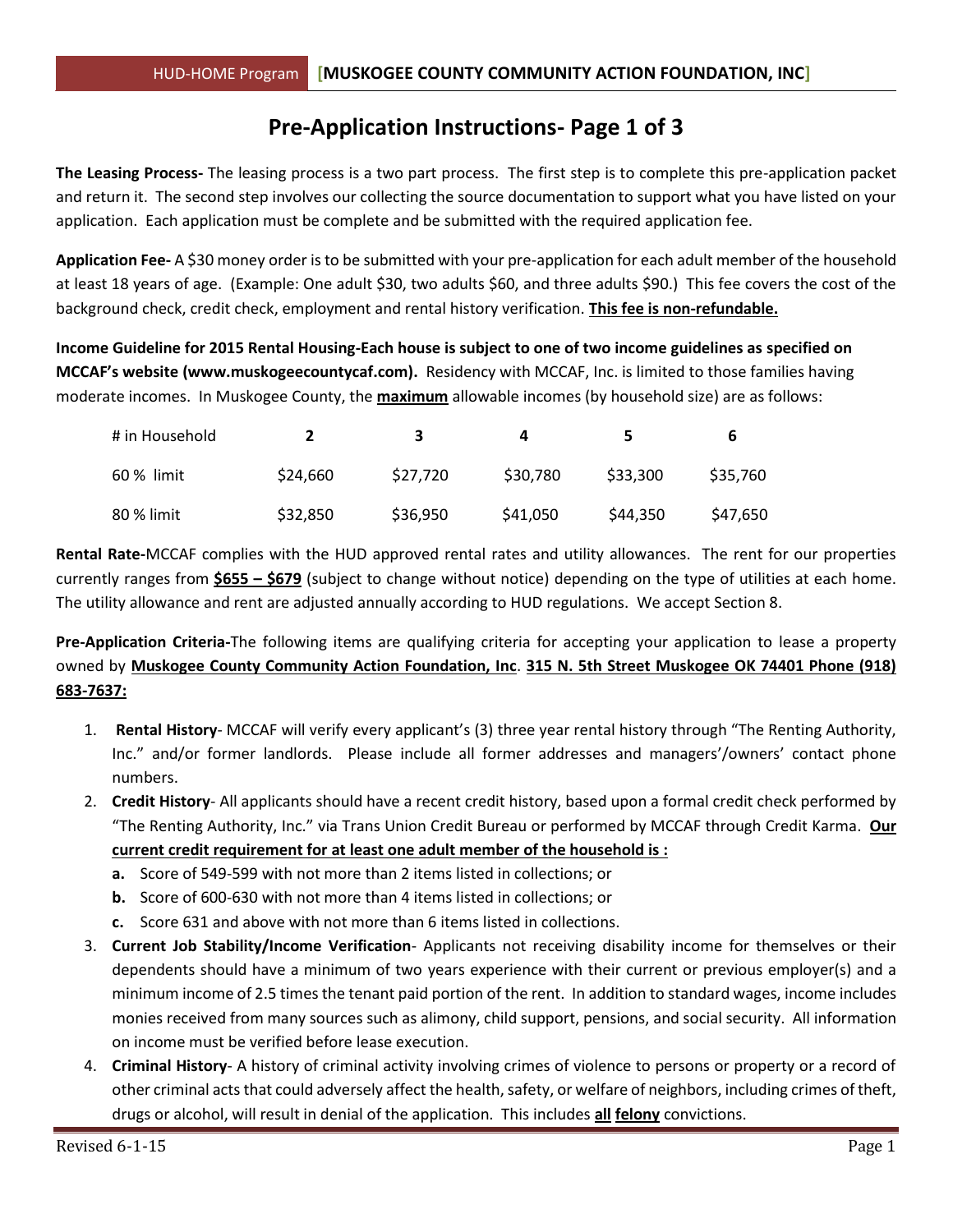#### **Pre-Application Instructions-Page 2 of 3**

- 5. **Student Status Affidavit** Certain students are excluded from participating **independently** in the HUD HOME program.
- 6. **HUD HOME Program** All applicants must meet HUD HOME program eligibility guidelines.

**Annual Household Recertification's**-The qualification and certification process must be completed annually. Failure to comply with recertification could result in ineligibility and lease termination.

**Fair Housing-**Under the Equal Housing Disclosure of the Fair Housing Act, we do NOT discriminate against a person on the basis of race, color, sex, handicap, national origin, religion, or familial status. Our agency is a drug free and Equal Opportunity provider and employer.

**VAWA –** MCCAF complies with the Violence Against Women Reauthorization Act of 2013.

**Income guidelines** are subject to change by HUD. Additionally, rent rates are based on HUD mandated rent and utility allowances that are subject to periodic change. The income and rent limits are usually updated and released between January and May of each year. In the event of a typographical error on this application, the HUD regulations will always be followed.

**Occupancy Standards**-The maximum occupancy for a 3 bedroom home shall be 6 persons. The minimum occupancy is one adult and one child. (HUD may impose additional guidelines based on composition of the household members.)

**Pets-** No pets are allowed.

**Warning**- Any misrepresentation or falsification of information by an individual resident on the application will be considered a material breach of the lease agreement. The penalties of misrepresentation include the termination of the lease agreement and eviction.

**Section 8-**MCCAF will happily accept all Section 8 vouchers. Not all of our houses have been approved for Section 8 vouchers at this time. We will work with the voucher holder to schedule any necessary inspections from the voucher issuer (Examples: Oklahoma Housing Finance Agency, Muskogee Housing Authority, Cherokee and Creek Nation).

**Existing Lease and Section 8 Voucher-**You should verify with Section 8 or your current landlord if you are currently under a lease. You do not want to violate your lease and risk losing your Section 8 voucher. Additionally, Section 8 has special rules requiring voucher transfers. You need to contact your voucher issuer for their policies and procedures.

**Home Sizes and Amenities**- MCCAF offers single family 3 bedroom homes with either a 1.5 or 2 bathroom layout. Most of our homes offer an attached garage. MCCAF provides the refrigerator, stove, dishwasher and washer/dryer hook ups. Tenants are responsible for their own lawn maintenance. MCCAF does **not** provide the lawn equipment.

**Utilities-** The tenant is responsible for paying all the utilities and utility deposits, including: gas, electric, water, sewer, and trash.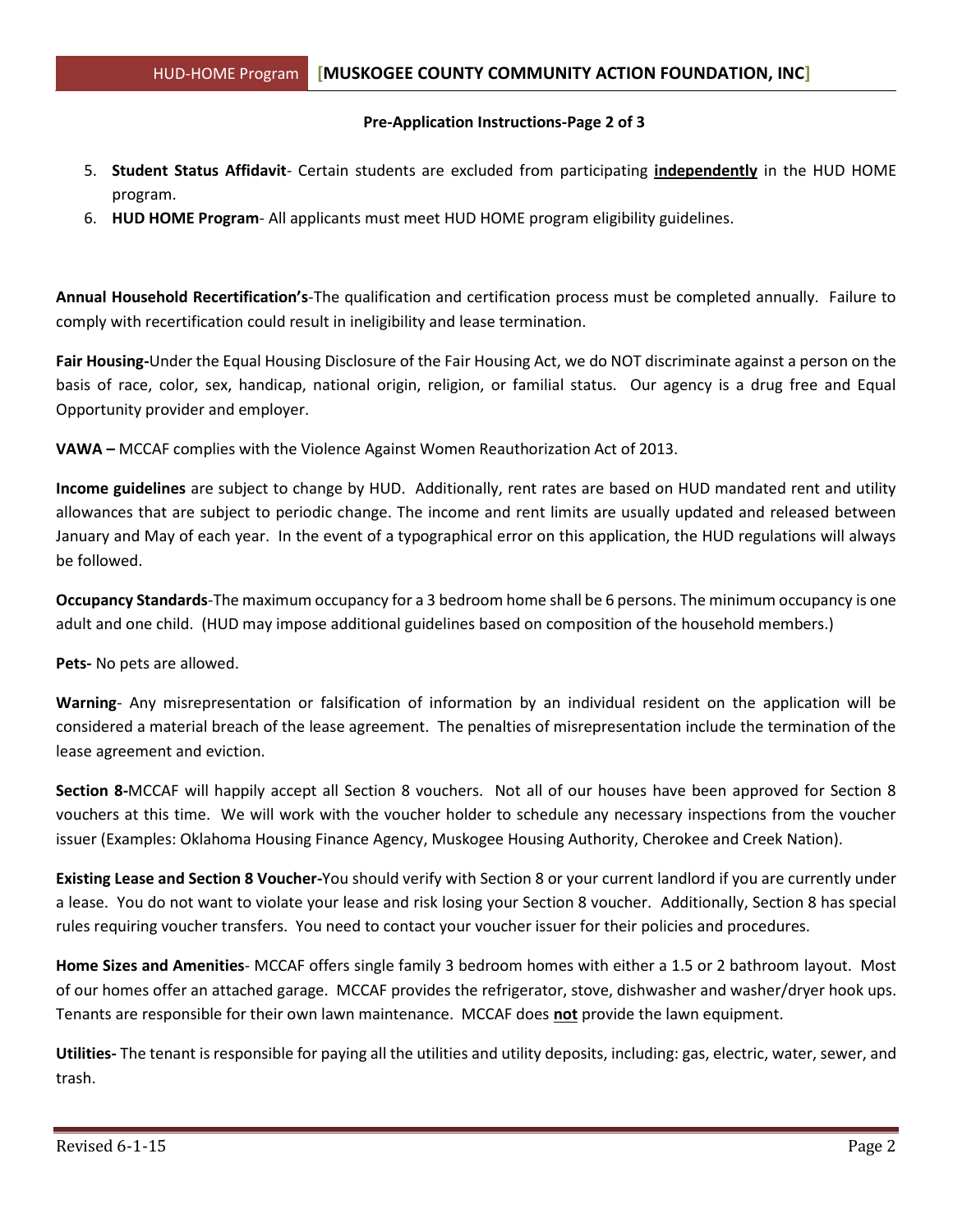#### **Pre-Application Instructions-Page 3 of 3**

**Other-** Applicants must have approved applications prior to leasing a home. If you do NOT meet the qualification standards or provide inaccurate or incomplete information, your application may be denied and your application fee will NOT be refunded.

#### **Applications will be denied for any of the following reasons:**

Unpaid application fee(s).

Incomplete or unsigned rental application.

False or unverifiable employment or income verification.

Failure to meet household income requirement of 2.5 times the tenant paid portion of rental rate.

Unfavorable credit reports as detailed above.

Unfavorable rental history or references.

Prior evictions and/or criminal convictions for manufacture or distribution of illicit drugs.

Felony convictions.

Expressing hostility, abusive behavior and/or abusive language toward MCCAF staff during the application process.

#### **I have read the foregoing and understand the terms of the application process.**

Applicant's Signature: <br>
Applicant's Signature:

Co-Applicant's Signature:\_\_\_\_\_\_\_\_\_\_\_\_\_\_\_\_\_\_\_\_\_\_\_\_\_\_\_\_\_\_\_\_\_\_\_\_\_ Date: \_\_\_\_\_\_\_\_\_\_\_\_\_\_

*If you are interested in a particular house,* 

*Please list the street address* 

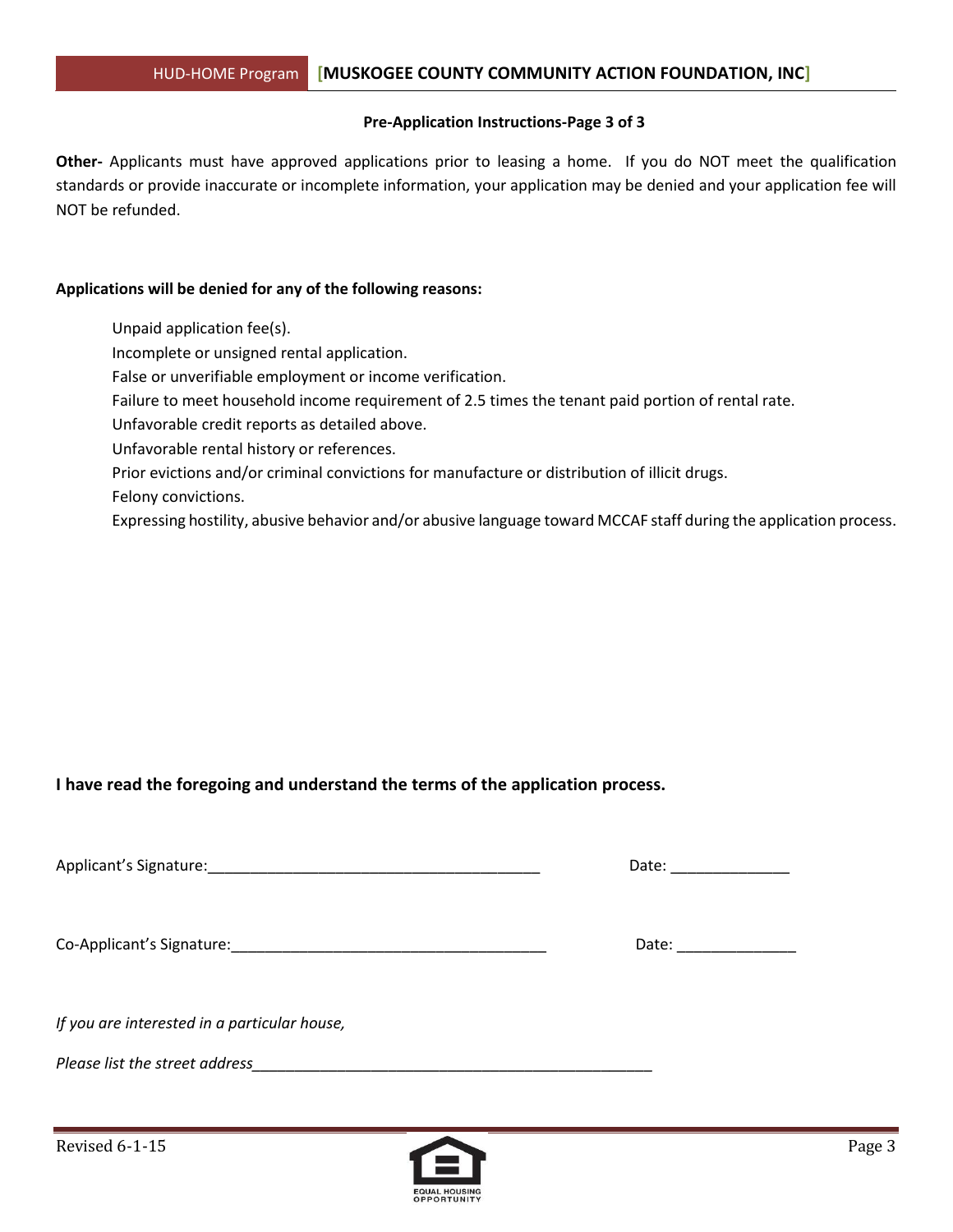

# **Rental Application**

# **HOUSEHOLD COMPOSITION List all members that will be residing in home.**

|                                        |                       | First Name, Complete middle                                                                            | Gender | <b>Birthdate</b> | Student? | <b>Social Security #</b> | Relationship |
|----------------------------------------|-----------------------|--------------------------------------------------------------------------------------------------------|--------|------------------|----------|--------------------------|--------------|
|                                        |                       | Name                                                                                                   |        |                  |          |                          |              |
|                                        |                       |                                                                                                        |        |                  |          |                          |              |
|                                        |                       |                                                                                                        |        |                  |          |                          |              |
|                                        |                       |                                                                                                        |        |                  |          |                          |              |
|                                        |                       |                                                                                                        |        |                  |          |                          |              |
|                                        |                       |                                                                                                        |        |                  |          |                          |              |
|                                        |                       |                                                                                                        |        |                  |          |                          |              |
|                                        |                       |                                                                                                        |        |                  |          |                          |              |
|                                        |                       |                                                                                                        |        |                  |          |                          |              |
|                                        |                       |                                                                                                        |        |                  |          |                          |              |
|                                        |                       |                                                                                                        |        |                  |          |                          |              |
|                                        |                       |                                                                                                        |        |                  |          |                          |              |
|                                        |                       |                                                                                                        |        |                  |          |                          |              |
|                                        |                       |                                                                                                        |        |                  |          |                          |              |
|                                        |                       |                                                                                                        |        |                  |          |                          |              |
| NO.                                    |                       | Do you expect any additions to the household in the next twelve months?                                |        |                  |          |                          |              |
|                                        |                       |                                                                                                        |        |                  |          |                          |              |
|                                        |                       |                                                                                                        |        |                  |          |                          |              |
| NO.                                    |                       | Are there any absent household members not currently residing in the home that normally live with you? |        |                  |          |                          |              |
|                                        |                       |                                                                                                        |        |                  |          |                          |              |
| NO.                                    |                       | Do you require a live-in attendant to live independently?                                              |        |                  |          |                          |              |
|                                        |                       |                                                                                                        |        |                  |          |                          |              |
| <b>YES</b><br><b>YES</b><br><b>YES</b> |                       | What is your current marital status?                                                                   |        |                  |          |                          |              |
| Please circle one                      |                       | Single Divorced Separated Legally Separated<br><b>Married</b>                                          |        |                  |          | Widowed                  |              |
|                                        |                       |                                                                                                        |        |                  |          |                          |              |
|                                        | <b>RENTAL HISTORY</b> | Must have three (3) years rental history                                                               |        |                  |          |                          |              |
|                                        |                       |                                                                                                        |        |                  |          |                          |              |
|                                        |                       |                                                                                                        |        |                  |          |                          |              |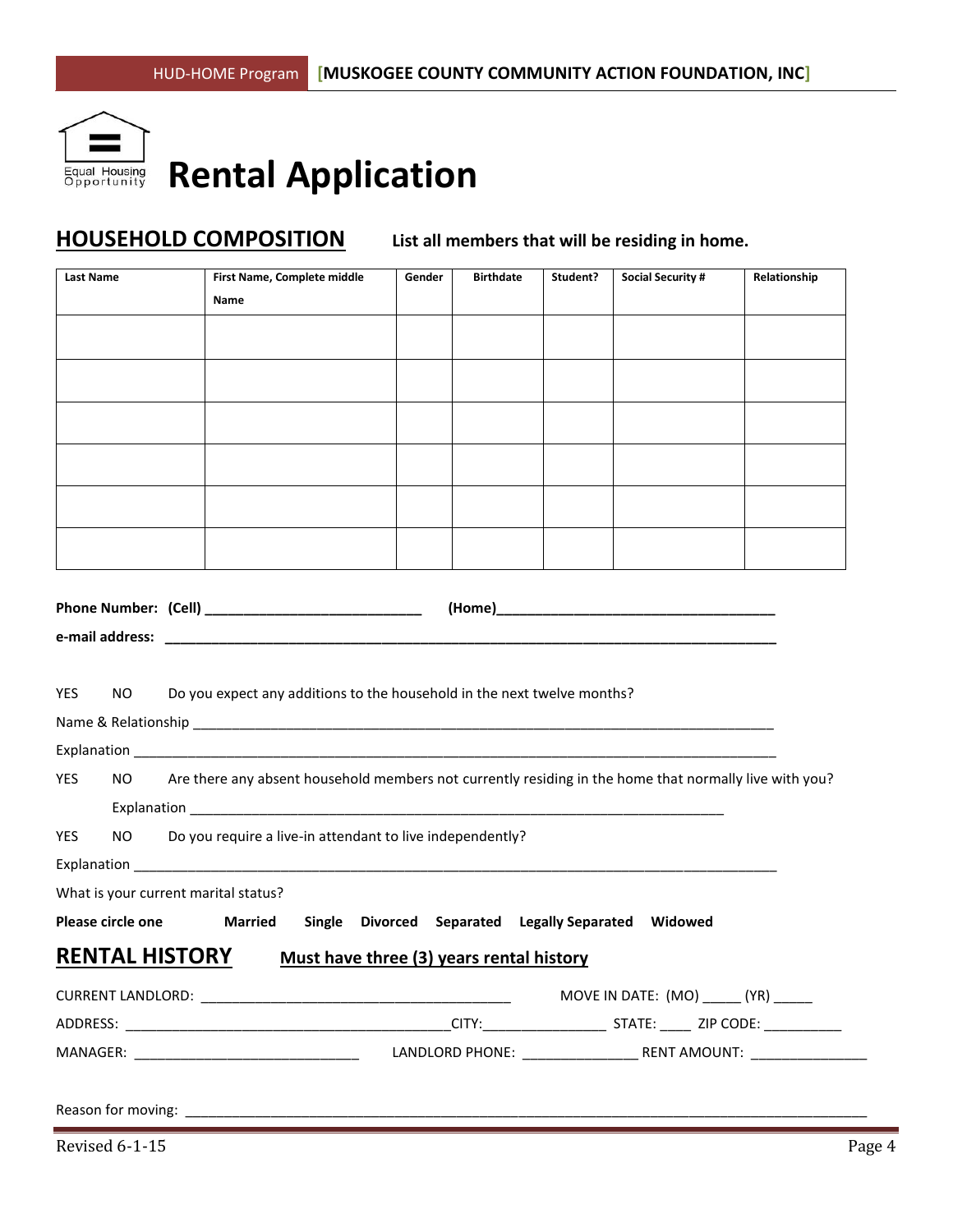|  | MOVE IN DATE: (MO) _________ (YR) _________ |                  |
|--|---------------------------------------------|------------------|
|  | MOVE OUT DATE: (MO) (YR)                    |                  |
|  | CITY: _______________________               | STATE: ZIP CODE: |
|  | LANDLORD PHONE: RENT:                       |                  |

Reason for moving: \_\_\_\_\_\_\_\_\_\_\_\_\_\_\_\_\_\_\_\_\_\_\_\_\_\_\_\_\_\_\_\_\_\_\_\_\_\_\_\_\_\_\_\_\_\_\_\_\_\_\_\_\_\_\_\_\_\_\_\_\_\_\_\_\_\_\_\_\_\_\_\_\_\_\_\_\_\_\_\_\_\_

*(If needed use the back of this sheet to list additional rental history for necessary 3 year period. (Please use same format as above)*

### **HOUSEHOLD INFORMATION**

| <b>YES</b> | NO. | Have you now or ever been evicted?                                                                           |  |
|------------|-----|--------------------------------------------------------------------------------------------------------------|--|
|            |     |                                                                                                              |  |
| YES        |     | NO Are you now or ever been sued for rent or damages to rental property?                                     |  |
|            |     |                                                                                                              |  |
|            |     | YES NO Are you now or ever broken a rental contract or lease agreement?                                      |  |
|            |     |                                                                                                              |  |
| <b>YES</b> |     | NO Have you ever been convicted of a violent crime?                                                          |  |
|            |     |                                                                                                              |  |
|            |     | YES NO Have you ever been charged with, been convicted of or plead guilty or nolo contendere to a<br>felony? |  |
|            |     |                                                                                                              |  |
|            |     | YES NO Have you ever been charged or currently involved with a deferred felony?                              |  |
|            |     |                                                                                                              |  |
| <b>YES</b> |     | NO Do you currently have any pending felonies against you?                                                   |  |
|            |     |                                                                                                              |  |

## **EMPLOYMENT INFORMATION**

| <b>YES</b> | NO. | Are you currently employed? CIRCLE ONE: FULL TIME    PART TIME    SELF-EMPLOYED |
|------------|-----|---------------------------------------------------------------------------------|
| <b>YES</b> | NO. | Do you have more than one job?                                                  |
| <b>YES</b> | NO. | Have you agreed to accept employment at this time?                              |
| <b>YES</b> | NO. | Are you receiving unemployment compensation?                                    |
| <b>YES</b> | NO. | Are you receiving any other benefits due to your unemployed status?             |
|            |     |                                                                                 |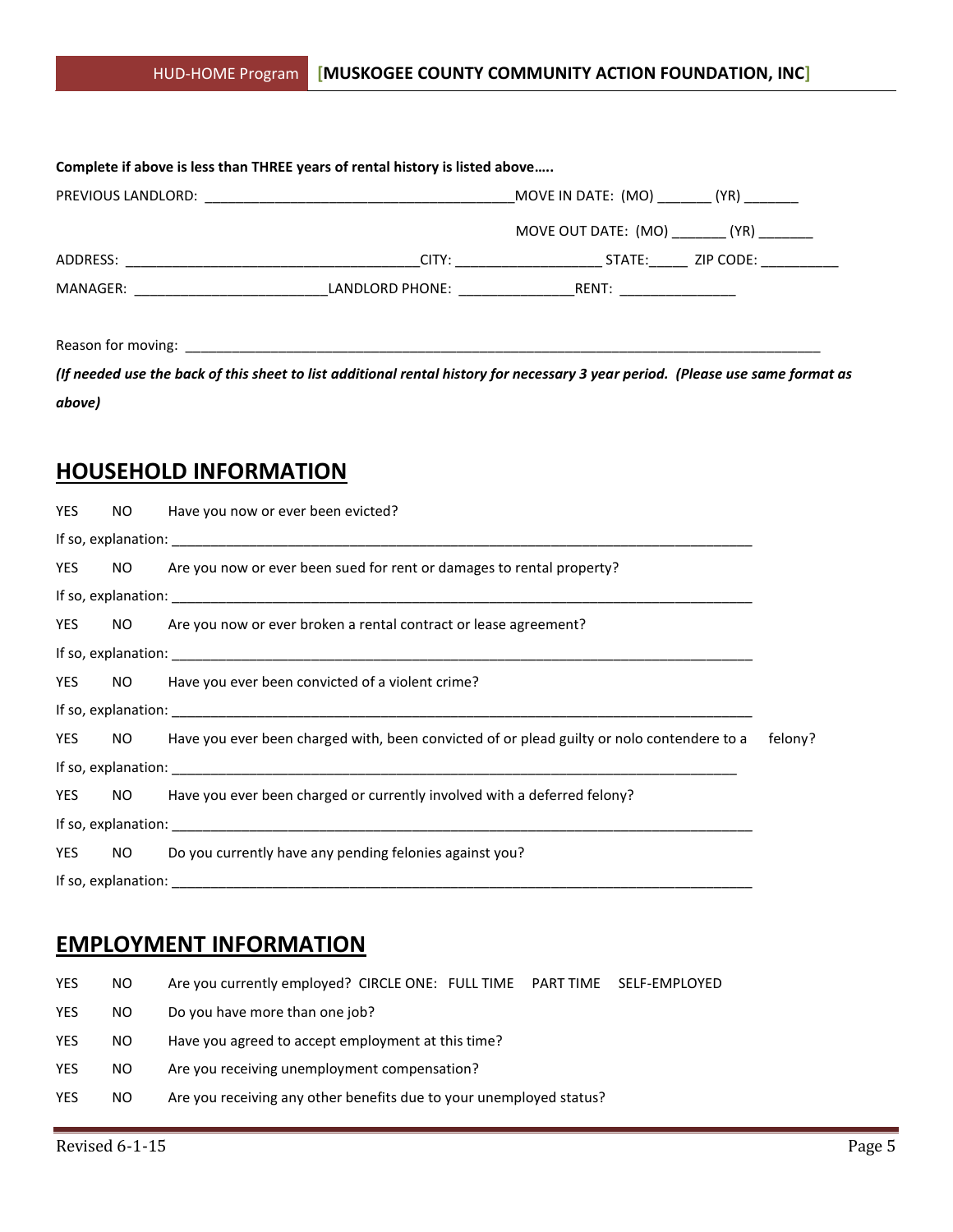|                  | <b>Employment History-Head of Houshold</b> |                                                                  |                                                                                                      |  |
|------------------|--------------------------------------------|------------------------------------------------------------------|------------------------------------------------------------------------------------------------------|--|
|                  |                                            |                                                                  |                                                                                                      |  |
|                  |                                            |                                                                  | ADDRESS: _______________________CITY:_____________________STATE: ___________ ZIP CODE:______________ |  |
|                  |                                            |                                                                  |                                                                                                      |  |
|                  |                                            |                                                                  | SALARY AMOUNT: ________________________HOURS WORKED PER WEEK: ______CIRCLE ONE: HOURLY SALARY OTHER  |  |
|                  |                                            |                                                                  |                                                                                                      |  |
|                  |                                            |                                                                  |                                                                                                      |  |
|                  |                                            |                                                                  |                                                                                                      |  |
|                  |                                            |                                                                  |                                                                                                      |  |
|                  |                                            |                                                                  | SALARY AMOUNT: ______________________HOURS WORKED PER WEEK: _______CIRCLE ONE: HOURLY SALARY OTHER   |  |
|                  |                                            |                                                                  |                                                                                                      |  |
|                  |                                            |                                                                  | <b>Employment History-Co Head of Houshold or Other Adult Member of Household over 18</b>             |  |
|                  |                                            |                                                                  |                                                                                                      |  |
|                  |                                            |                                                                  |                                                                                                      |  |
|                  |                                            |                                                                  | ADDRESS: _______________________CITY:_____________________STATE: __________ ZIP CODE:______________  |  |
|                  |                                            |                                                                  |                                                                                                      |  |
|                  |                                            |                                                                  | SALARY AMOUNT: ___________________HOURS WORKED PER WEEK: _____CIRCLE ONE: HOURLY SALARY OTHER        |  |
|                  |                                            |                                                                  |                                                                                                      |  |
|                  |                                            |                                                                  |                                                                                                      |  |
|                  |                                            |                                                                  |                                                                                                      |  |
|                  |                                            |                                                                  |                                                                                                      |  |
|                  |                                            |                                                                  | SALARY AMOUNT: ___________________HOURS WORKED PER WEEK: _______CIRCLE ONE: HOURLY SALARY OTHER      |  |
|                  |                                            |                                                                  |                                                                                                      |  |
|                  |                                            |                                                                  | <b>STUDENT STATUS INFORMATION-</b> The HOME student rule excludes certain students from              |  |
|                  |                                            |                                                                  |                                                                                                      |  |
|                  |                                            | participating independently in the HOME program.                 |                                                                                                      |  |
| YES<br><b>NO</b> |                                            |                                                                  | Is any occupant attending an institution of higher education? (Example: Connor's, NSU, OSU)          |  |
|                  |                                            | If yes, person must be able to meet one of the exceptions below: |                                                                                                      |  |
| YES<br><b>NO</b> | Are you over the age of 23?                |                                                                  |                                                                                                      |  |
| YES<br>NO.       |                                            | Are you a veteran of the US Military?                            |                                                                                                      |  |
| YES<br><b>NO</b> |                                            | Are you married? (Same sex marriage is recognized)               |                                                                                                      |  |
| YES<br>NO.       |                                            | Do you have dependent children?                                  |                                                                                                      |  |
| YES<br><b>NO</b> | Does you have disabilities?                |                                                                  |                                                                                                      |  |
| <b>NO</b><br>YES |                                            |                                                                  | Do you have parents who, individually or jointly, are eligible on the basis of income?               |  |
|                  |                                            |                                                                  |                                                                                                      |  |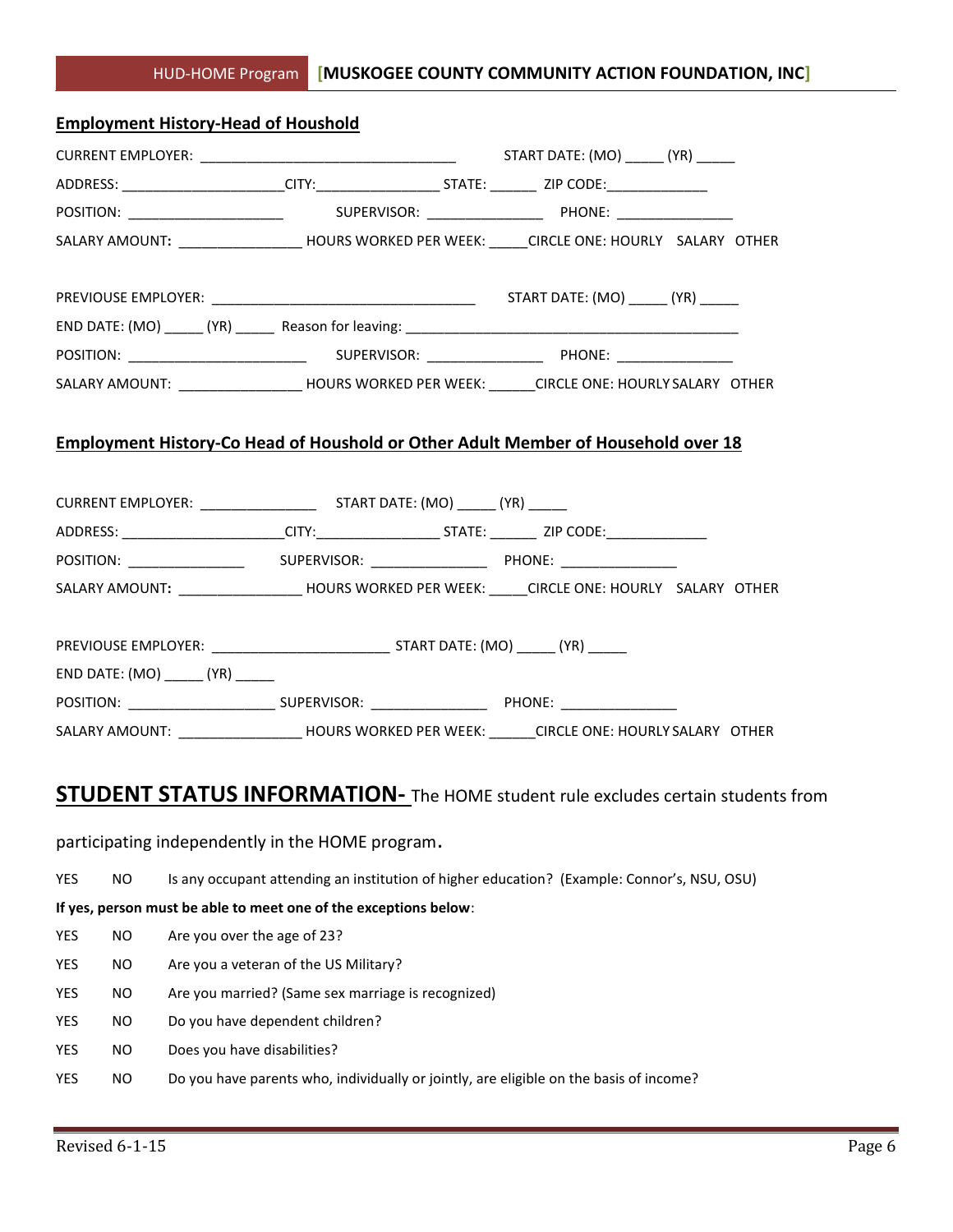# **INCOME INFORMATION**

|            |           | DO YOU EXPECT TO RECEIVE INCOME FROM THE FOLLOWING:                        |                                                                                                              |
|------------|-----------|----------------------------------------------------------------------------|--------------------------------------------------------------------------------------------------------------|
| <b>YES</b> | NO.       | Regular pay as a member of the Armed Forces?                               |                                                                                                              |
|            |           |                                                                            |                                                                                                              |
| YES        | NO.       | Unemployment benefits?                                                     |                                                                                                              |
|            |           |                                                                            |                                                                                                              |
| <b>YES</b> | NO        | <b>Workman's Compensation Benefits?</b>                                    |                                                                                                              |
|            |           |                                                                            |                                                                                                              |
| <b>YES</b> | NO.       |                                                                            | Public assistance, TANF, food stamps, Aid Aged, Aid to Disabled, or Aid to the Blind, or any other from DHS? |
|            |           |                                                                            |                                                                                                              |
| <b>YES</b> | NO.       |                                                                            | Social Security, SSI, or any other payment from the Social Security Administration?                          |
|            |           |                                                                            |                                                                                                              |
| <b>YES</b> | NO.       | Regular payments from a Veteran's benefit, pension, or retirement benefit? |                                                                                                              |
|            |           |                                                                            |                                                                                                              |
| <b>YES</b> | NO.       | Regular payments from any type of settlement?                              |                                                                                                              |
|            |           |                                                                            |                                                                                                              |
| YES        | NO.       | Regular gifts or payments from anyone outside of the household?            |                                                                                                              |
|            |           |                                                                            |                                                                                                              |
| <b>YES</b> | NO.       |                                                                            | Regular payments from rental property or other types of real estate transactions?                            |
|            |           |                                                                            |                                                                                                              |
| YES        | <b>NO</b> | Alimony?                                                                   |                                                                                                              |
|            |           |                                                                            |                                                                                                              |
| <b>YES</b> | NO.       |                                                                            | Any other income sources or types not listed (including anyone other than HOH or co-applicant?               |
|            |           |                                                                            |                                                                                                              |
| <b>YES</b> |           | NO Are you claiming a household with zero income?                          |                                                                                                              |

# **RENTAL ASSISTANCE INFORMATION**

| <b>YES</b> | NO.              | Are you currently on housing? If yes, what housing authority are you affiliated with?                     |
|------------|------------------|-----------------------------------------------------------------------------------------------------------|
|            |                  | (Examples: Cherokee Nation, OHFA, Muskogee Housing Authority)                                             |
| <b>YES</b> | NO.              | If you ARE NOT currently on housing, have you applied for housing? If yes, what housing authority are you |
|            | affiliated with? |                                                                                                           |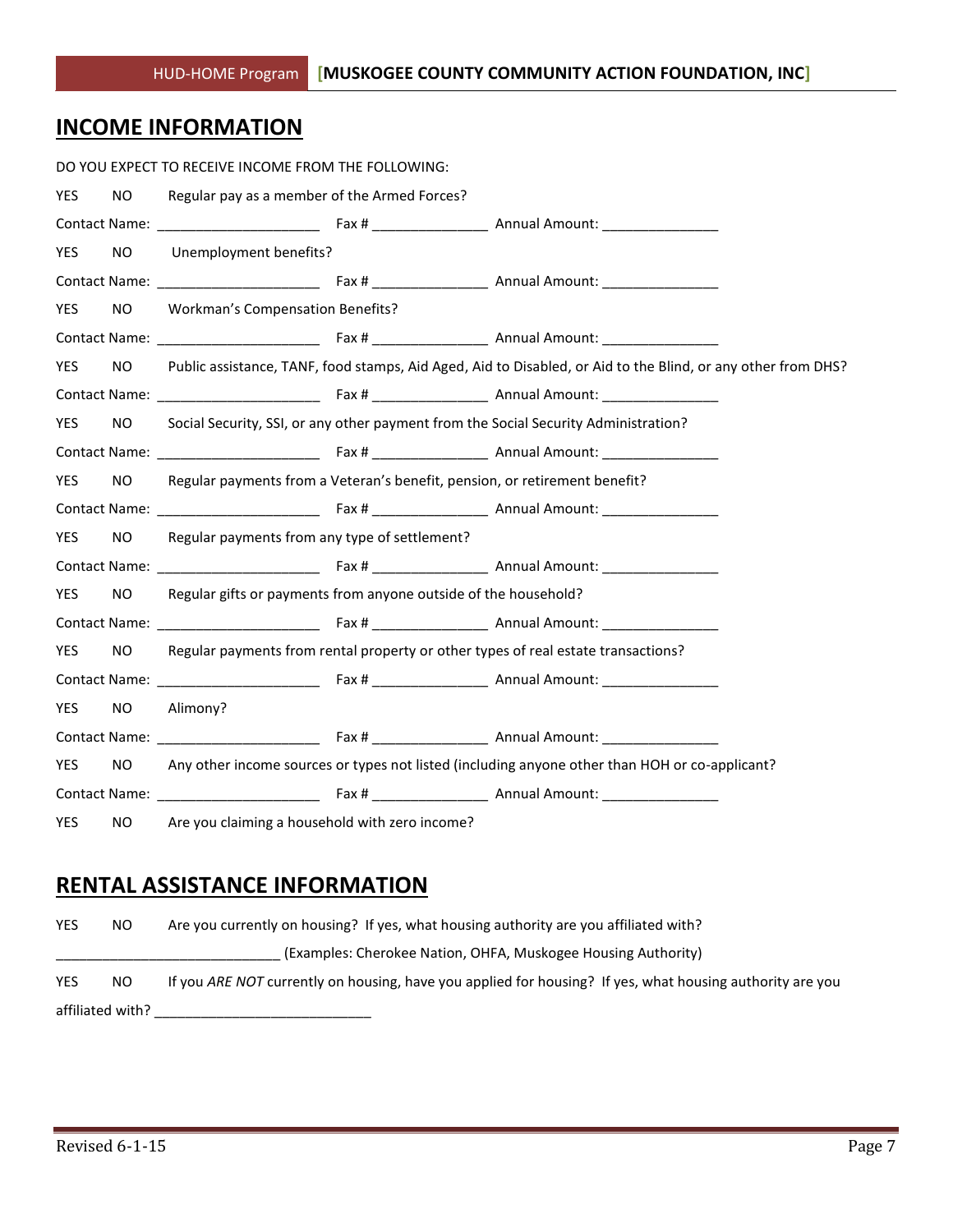### **CHILD SUPPORT INFORMATION**

*IF THERE ARE NO OCCUPANTS UNDER THE AGE OF 18 LIVING IN THE HOUSEHOLD. This section does not apply to you. Please initial:* \_\_\_\_\_\_\_\_\_\_

| Do you receive child support on this child? YES NO If YES, monthly amount \$ |                              |
|------------------------------------------------------------------------------|------------------------------|
|                                                                              |                              |
| Do you receive child support on this child? YES NO If YES, monthly amount \$ |                              |
|                                                                              |                              |
| Do you receive child support on this child? YES NO If YES, monthly amount \$ |                              |
|                                                                              |                              |
| Do you receive child support on this child? YES NO If YES, monthly amount \$ |                              |
|                                                                              |                              |
| Do you receive child support on this child? YES                              | NO If YES, monthly amount \$ |

### **ASSET INFORMATION**

|  | ARE YOUR HOUSEHOLD ASSETS COMPRISED OF THE FOLLOWING:  |                                                                     |
|--|--------------------------------------------------------|---------------------------------------------------------------------|
|  |                                                        |                                                                     |
|  |                                                        |                                                                     |
|  |                                                        |                                                                     |
|  |                                                        |                                                                     |
|  | YES NO CD's, money market accounts, or treasury bills? |                                                                     |
|  |                                                        |                                                                     |
|  |                                                        |                                                                     |
|  | YES NO Stocks, bonds, mutual funds, or securities?     |                                                                     |
|  |                                                        |                                                                     |
|  |                                                        |                                                                     |
|  | YES NO Trust Funds?                                    |                                                                     |
|  |                                                        |                                                                     |
|  |                                                        |                                                                     |
|  |                                                        | YES NO IRA's, Keogh, Annuities, 401K, or other retirement accounts? |
|  |                                                        |                                                                     |
|  |                                                        |                                                                     |
|  |                                                        |                                                                     |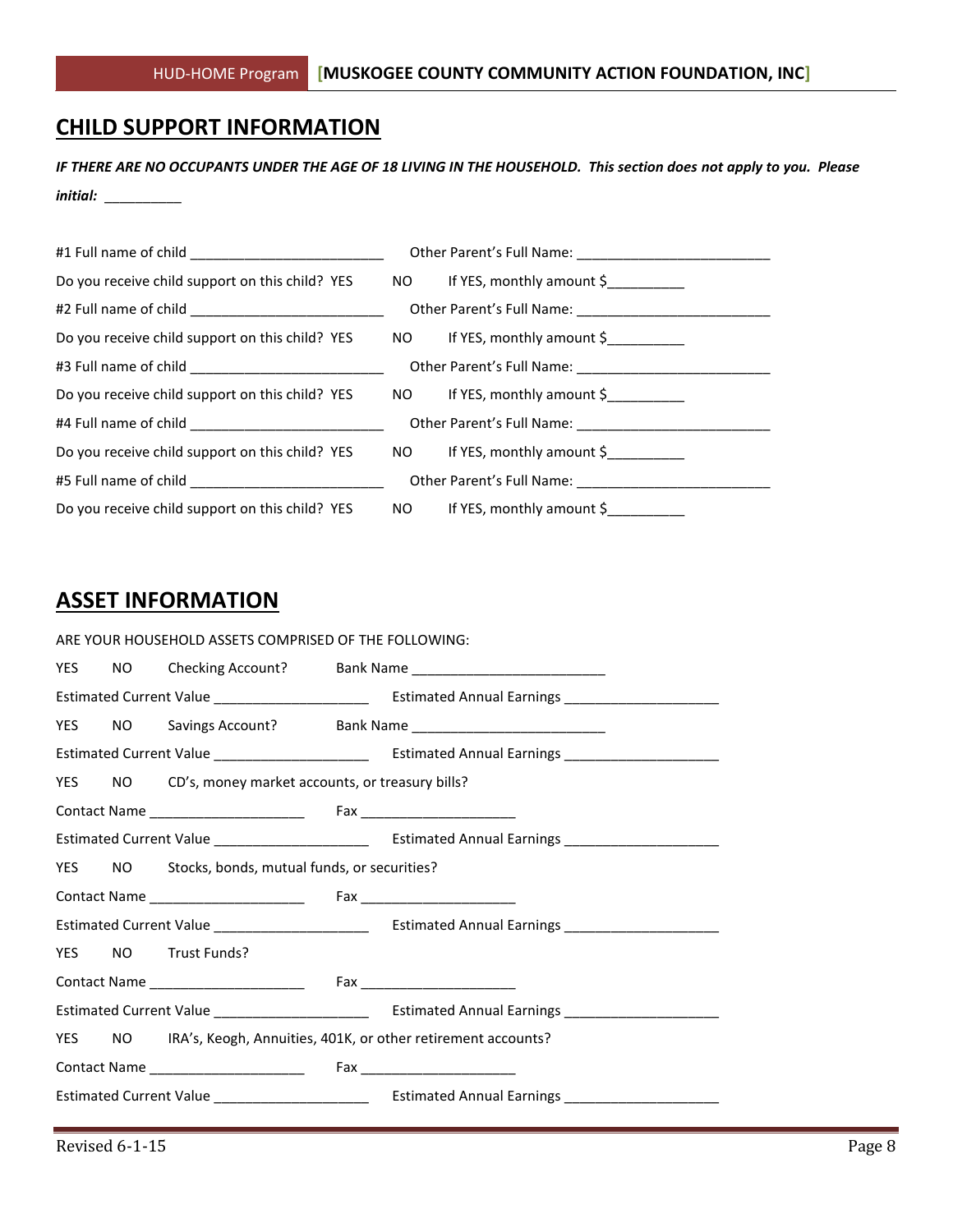### HUD-HOME Program **[MUSKOGEE COUNTY COMMUNITY ACTION FOUNDATION, INC]**

| <b>YES</b> | NO.                     |                                                                                                         | Real Estate, rental property, land contracts/contract for deeds or other real estate holdings?                                                                      |
|------------|-------------------------|---------------------------------------------------------------------------------------------------------|---------------------------------------------------------------------------------------------------------------------------------------------------------------------|
|            |                         |                                                                                                         | This includes your personal residence, mobile homes, vacant land, farms, vacation homes, or commercial property.                                                    |
|            |                         |                                                                                                         |                                                                                                                                                                     |
|            |                         |                                                                                                         |                                                                                                                                                                     |
| <b>YES</b> | NO.                     | Personal property held as an investment?                                                                |                                                                                                                                                                     |
|            | furniture, or clothing. |                                                                                                         | This includes paintings, coin or stamp collections, artwork, collector or show cars, and antiques. This does not include your personal belongings such as your car, |
|            |                         |                                                                                                         |                                                                                                                                                                     |
|            |                         |                                                                                                         |                                                                                                                                                                     |
| <b>YES</b> | NO.                     | Whole life insurance?                                                                                   |                                                                                                                                                                     |
|            |                         | This type of insurance policy can be cashed in at any time, where a term life insurance policy can not. |                                                                                                                                                                     |
|            |                         |                                                                                                         |                                                                                                                                                                     |
|            |                         |                                                                                                         |                                                                                                                                                                     |
| <b>YES</b> | NO.                     |                                                                                                         | Any other assets not listed above? Type of Asset ______________________                                                                                             |
|            |                         |                                                                                                         |                                                                                                                                                                     |
|            |                         |                                                                                                         |                                                                                                                                                                     |
| <b>YES</b> |                         |                                                                                                         | NO Has any household member disposed of an asset for less than fair market value within the past 2 years?                                                           |
|            |                         | Amount ____________________                                                                             |                                                                                                                                                                     |
|            |                         |                                                                                                         |                                                                                                                                                                     |
| <b>YES</b> | NO.                     | Are the total assets of the household more than \$5,000?                                                |                                                                                                                                                                     |

If you answered NO to having disposed of assets…what are the expected earnings on all household assets for the next 12 months?

 $\circ$ 

# **VEHICLE INFORMATION**

| <b>License Tag Number</b> | <b>State Issued</b> | <b>Vehicle Make</b> | <b>Vehicle Model</b> | Year |
|---------------------------|---------------------|---------------------|----------------------|------|
|                           |                     |                     |                      |      |
|                           |                     |                     |                      |      |

EMERGENCY CONTACT: You must list two contacts in case of an emergency

| <b>Emergency Contact:</b>  | Relationship: Note that    | Phone Number: _______________________ |
|----------------------------|----------------------------|---------------------------------------|
| <b>Emergency Contact:</b>  | Relationship: ____________ | Phone Number:                         |
| How did you hear about us? |                            |                                       |